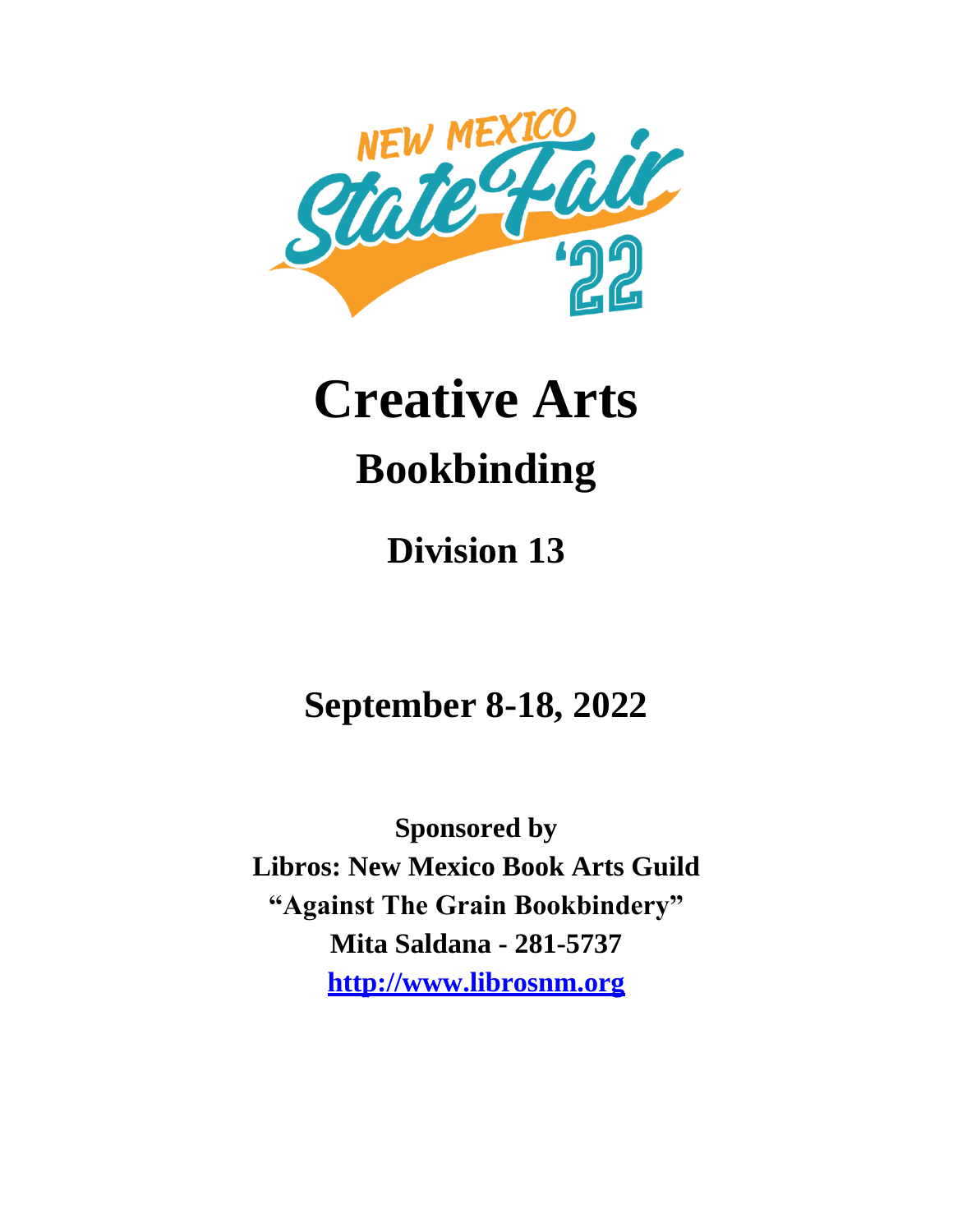# **Entry Dates**

**FRIDAY, AUGUST 26, 2022 9:00 AM to 5:00 PM SATURDAY, AUGUST 27, 2022 9:00 AM to 5:00 PM**

#### **ENTRY FEE: \$5.00**

## **Special Rules**

- 1. All work must have been completed within the last 12 months
- 2. Entries must be the actual workmanship of the exhibitor; collaborative works are only eligible in that category. Some assistance is acceptable in the Special Needs Section
- 3. It is exhibitor's responsibility to obtain copyright permission for any work containing copyrighted material.
- 4. Artist's name must be concealed during judging
- 5. Work considered inappropriate by the judges will not be considered for ribbons
- 6. There is no longer a size restriction; wall pieces will also be accepted.
- 7. Only one entry per class.

# **Bookbinding**

#### **Sections 385-391**

| Section 385 Youth                         | 11 years and under         |
|-------------------------------------------|----------------------------|
| Section 386 Youth w/ Special Needs        | 11 years and under         |
| Section 387 Senior Youth                  | $12-17$ years              |
| Section 388 Senior Youth w/ Special Needs | $12-17$ years              |
| Section 389 Adult                         | 18 years and older         |
| Section 390 Adult w/ Special Needs        | 18 years and older         |
| Section 391 Professional                  | 5 or more years experience |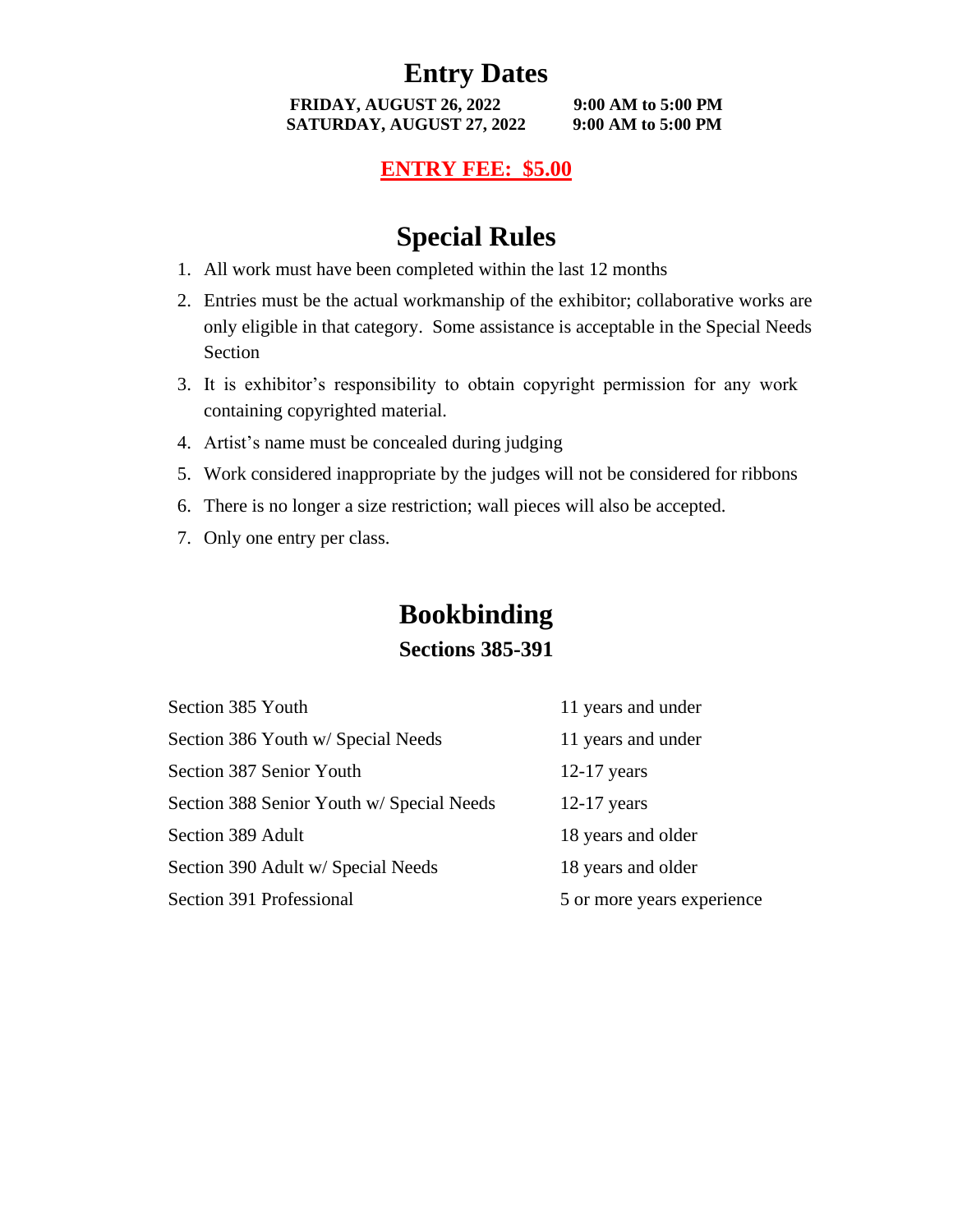### **Youth and Senior Youth Classes 1-2**

- 1. Blank Books Handcrafted books (no interior images except an optional title page) that can serve as journals, guest books, photo albums, notebooks, etc. Books may or may not have an accompanying container.
- 2. Original Handmade Books Books must have handwork on cover and content (Imagery) and/or text emphasizing sequential ideas (ex. Gardens, travel, dreams, events, etc.). Journal may or may not have an accompanying container.

# **Adults**

#### **Classes 3-13**

- 3. Altered Books Commercially manufactured books that have been altered in some way to provide areas for artistic expression
- 4. Artists/Sculptural Books Sculptural books with **NO** text or imagery. Books with sculptural bindings, 3-dimensional, made from unusual materials. Can be a book that does not have to function like a book
- 5. Artists/Sculptural Books Traditional or Non-traditional with imagery and/or text. May include 3-D, pop-ups, extensions, wall pieces, painted books, scrolls, etc.
- 6. Artists/Sculptural Books w/Container Traditional or Non-traditional with imagery and/or text; may include 3-D, pop-ups, extensions, wall pieces, painted books, scrolls, etc. This class will be judged on the artistic quality of both book and container and suitability and "fit" of container to the book object
- 7. Blank Books Handcrafted books (no interior images except an optional title page) that can serve as journals, guest books, photo albums, notebooks, etc. Book may or may not have an accompanying container
- 8. Boxmaking Boxes/containers made with traditional bookmaking materials binders board, paper, cloth leather - and/or made using traditional bookmaking techniques
- 9. Collaborative Books Books made in a collaborative group. The person who does the binding will be the exhibitor and will be eligible to receive a ribbon
- 10. Fine Binding: Blank or Rebound Books Books will be judged on execution of the structure; handling of leather and/or materials; endpaper construction and design; inlays, onlays and/or surface décor, finishing, tooling and/or titling. Book may or may not have an accompanying container
- 11. Miniature Books Books must have images and/or text inside; dimensions are limited to a maximum of 3" tall, 3" wide and 3" thick when closed. If book has an accompanying container, it must also fit with these dimensions